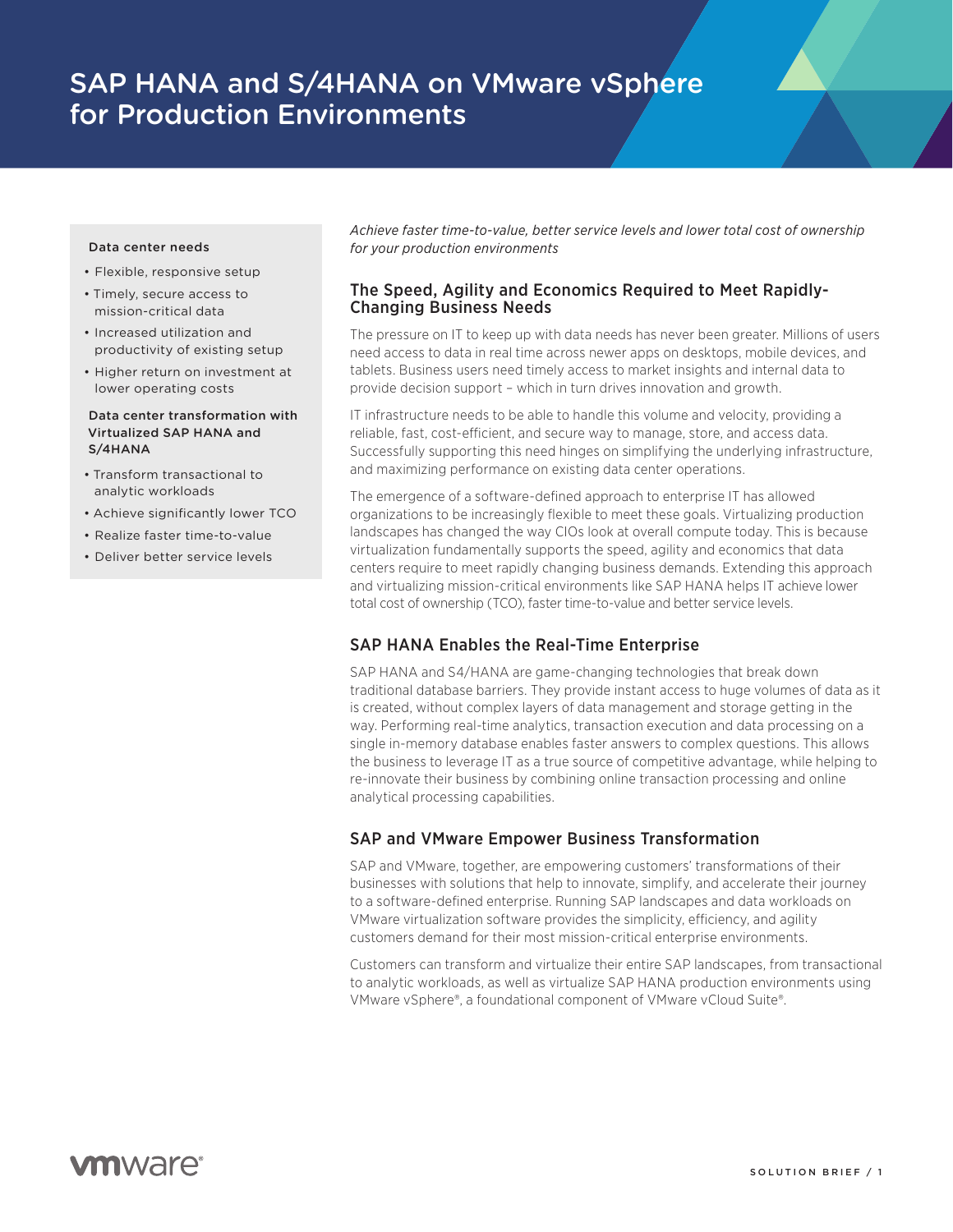## The Journey to Becoming a Software-Defined Enterprise

The journey typically begins with server virtualization, followed by using higher degrees of automation and management to extend virtualization to storage, networking and security, along with mission-critical applications and environments, like SAP HANA.

### SAP HANA on VMware vSphere

SAP and VMware, together, are delivering the power of real-time business in a highly available, efficient and cost-effective way for the most mission-critical and demanding business applications.

- Reduce CapEx by 70%
- Reduce OpEx by 56%

–Taneja Group research, 2014

### Ensure out- of-the-box high availability of 99.9%

–EMC Perspective, H12853, 2014

Leverage SAP virtualization and automation to reduce infrastructure operating costs – Over 40 M \$ in savings over 7 years

–McKesson, Sapphire 2013

# Virtualization of Production SAP HANA on VMware vSphere

By combining the power of the SAP HANA and S/4HANA in-memory database platforms with VMware vSphere—the foundation of vCloud Suite—organizations can achieve faster time-to-value, better service levels, and lower TCO for their SAP HANA production environments with full SAP and VMware support.

VMware vSphere gives SAP HANA and S/4HANA customers the agility, efficiency, and control they are looking for, leading to more efficient use of hardware and human resources, and delivering on the promise of IT as a strategic business resource.

Customers can also maximize the performance and agility of SAP HANA and S/4HANA in the most flexible, cost-effective way, while optimizing their data center operations with advanced features such as VMware vSphere vMotion®, VMware vSphere Distributed Resource Scheduler™ (DRS), VMware vSphere High Availability (HA) and Disaster Recovery (DR).

### Increase Utilization and Productivity to Achieve Lower TCO

SAP HANA and S/4HANA on VMware vSphere delivers both hardware and workflow efficiencies that add up to real savings.

The integration of virtualized IT services with analytics-based, highly automated operations management simplifies and streamlines administration. At the same time, the ability to unify and manage SAP HANA with the rest of the virtualized data center allows IT to reduce the need for specialized staff. This delivers big gains in efficiency, lowering operating expenditures (OpEx) by up to 56 percent<sup>1</sup> and freeing up resources to be focused on innovation.

Improved utilization of existing infrastructure, along with simplified operations management, drives capital expenditure (CapEx) reduction by up to 70 percent.<sup>2</sup> Enabling scenario-based data center capacity planning further allows IT to grow the environment in a sustainable fashion, keeping long-term costs down.

### Maximize Uptime and Balance Workloads for Better Service Levels

Continually changing the business and workload demands of mission-critical apps make it challenging to meet service levels and end-user expectations alike. VMware vSphere DRS allows IT to automatically manage peak analytic workloads easily, by adjusting resource allocation levels to meet fluctuating demands.

For day-to-day operations, VMware vSphere vMotion allows IT to live-migrate SAP HANA databases across hosts in just minutes, with zero downtime and zero data loss. While live migrating, vMotion maintains the entire memory state, data, temporary tables, and statistics.

In the case of a server outage, VMware vSphere HA ensures 99.9 percent uptime<sup>3</sup> by automatically restarting virtual machines on other hosts in the cluster, without manual intervention.

<sup>1, 2</sup> Taneia Group research, 2014

 <sup>3</sup> EMC IT, EMC Perspecti3 EMC IT, EMC Perspectives, 2/2014, H12853